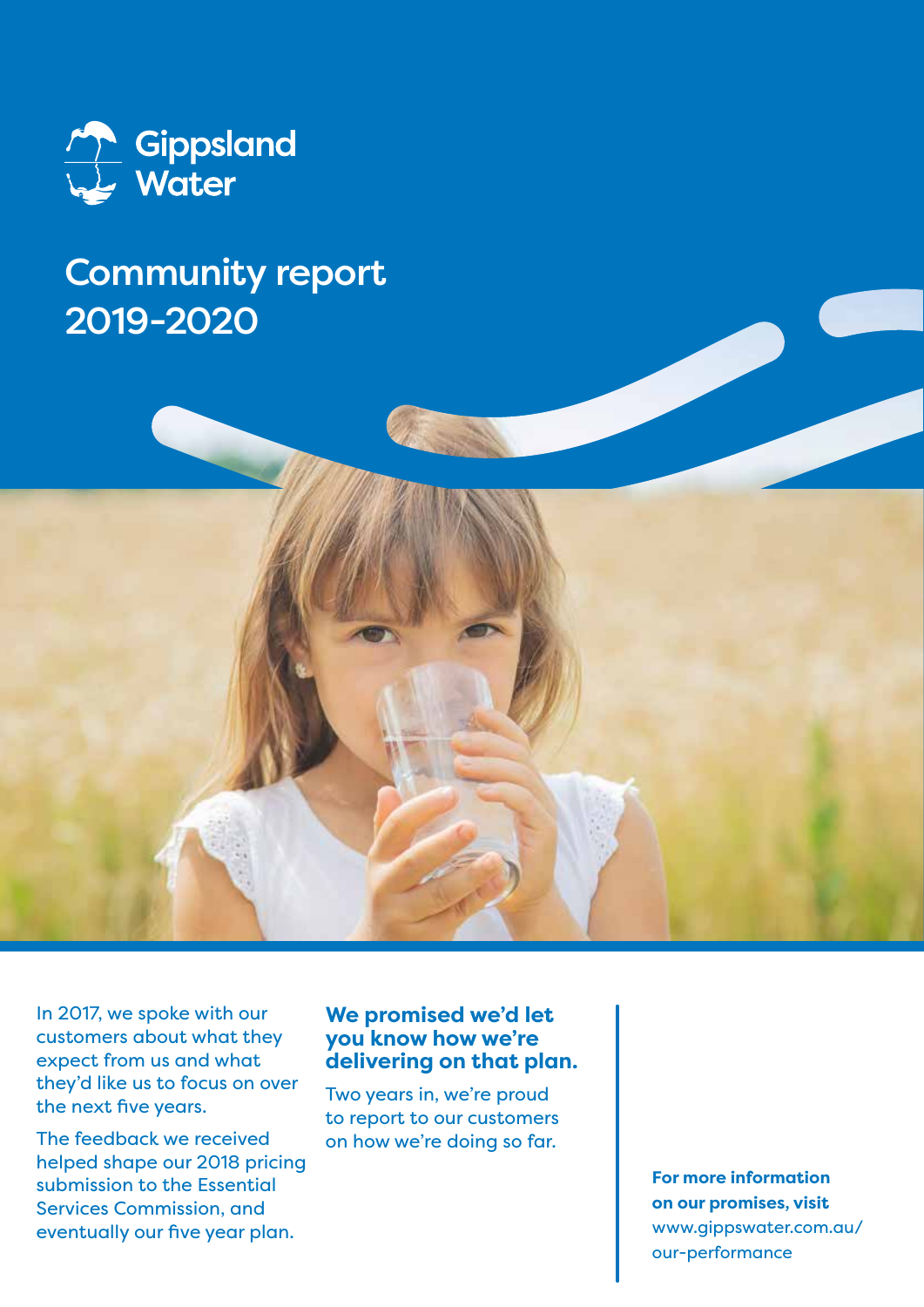**We promised** to ensure our water quality always meets the Safe Drinking Water Act. We also promised to ensure sewer spills within a house caused by us would be contained within an hour, and planned interruptions would be carried out within the time we said.



We're investing in our network to make sure we can continue to deliver safe and reliable water and wastewater services to our customers both now and

in the future.

- Some of the major projects we either finished or made strong progress on in the last year included:
- Completing the final phase of our Moe-Warragul
- interconnect pipeline, providing the region with greater security of water supply at both ends;
- Building our new Drouin Wastewater Treatment Plant, which will cater to the town's growing population;
- Building the new Sale outfall sewer pump station which will service the Sale, Wurruk and Fulham townships for the
- 
- 
- next 50 years; and
- Replacing ageing water mains in Warragul's central business district.



### **supplied met E. Coli standards of the Safe Drinking Water Act.**

To meet water quality standards, we complete weekly water testing and independent sample testing.

Of the very few sewer spills within a house recorded, we successfully contained them all within an hour.

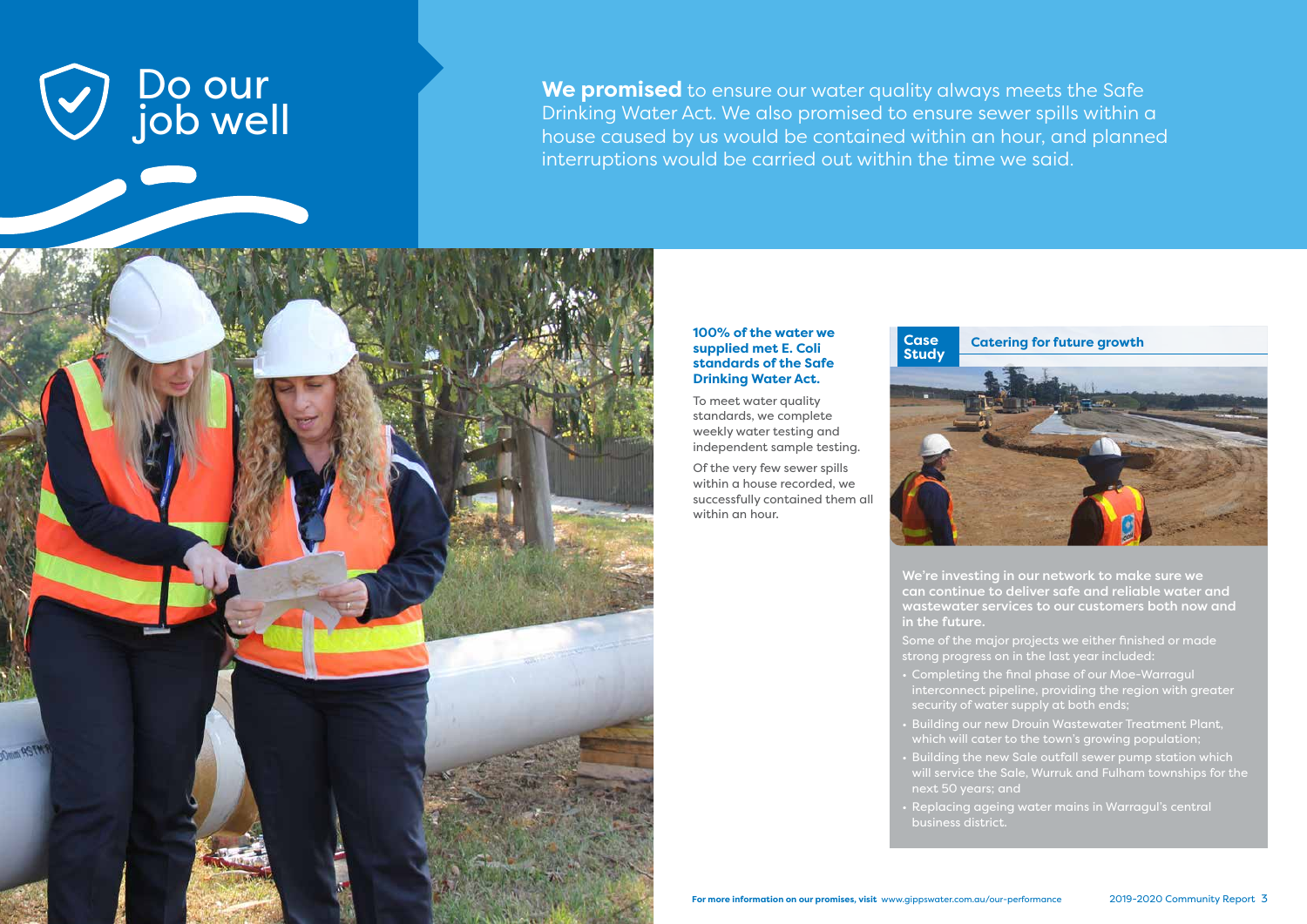**We promised** we'd be easy to deal with and resolve **88%** of all customer enquiries at the first point of contact.

**97%** of all enquiries to our call centre were resolved at first point of contact.



During 2019-20, the Energy and Water Ombudsman Victoria received 28 referrals on behalf of our customers, none of which required further action. This is the third year we've been able to resolve all matters and avoid any escalation.

We launched our new online services so that customers can do business with us where and when it suits them.

Customers can now view and pay their bills online, manage investment property accounts, and process time extensions for payments.

We also started sending SMS reminders to customers when their bills are due or they had a high water meter read. SMS reminders help our customers to set up payment arrangements earlier if they need to, stop potential water leaks quicker, and to recognise and fix any errors on their account. Customers can sign up for our online services at **my.gippswater.com.au.** 





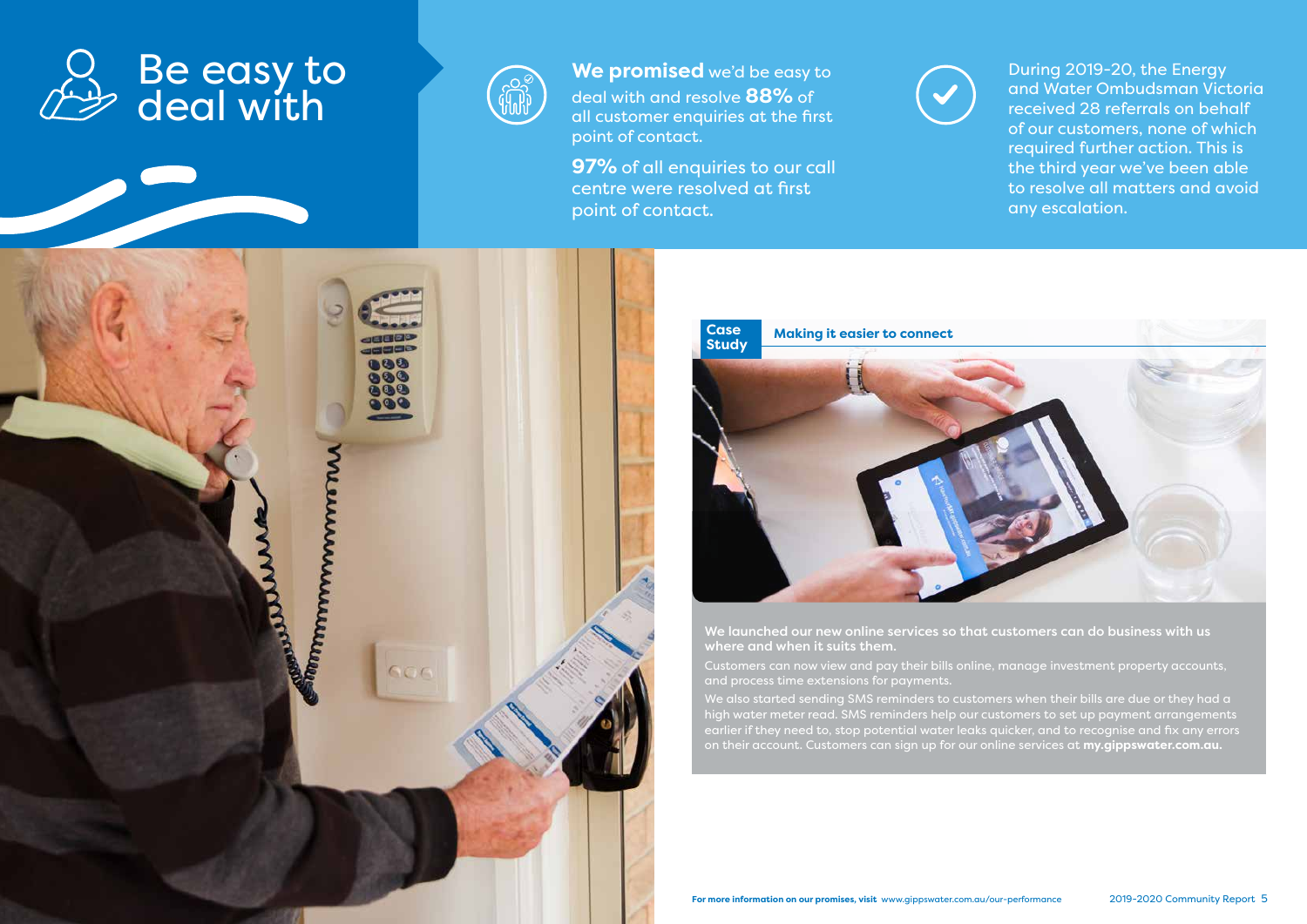In April it became clear restrictions relating to the coronavirus (COVID-19) pandemic could mean more of our customers were experiencing hardship.

We also expanded our online services so that customers could request hardship assistance online and offered financial support to tenants who lease our properties.

We reached out to all of our customers in a number of ways to offer assistance, leading to a 41% increase in customer care program registrations and 26% rise in Utility Relief Grant applications from the previous three months.

In winter 2019 we commenced our most important project for reducing our carbon footprint by nearly a

quarter by 2025.



With the help of contractors, Gunaikurnai Traditional Owners and Loch Sport Primary School students, we planted 92,000 native plants at our Dutson Downs property. By the end of winter 2020 we will have planted more than 200,000 plants.

## Be affordable and fair  $\overline{\mathfrak{s}}$

These plants will absorb around 70,000 tonnes of carbon over 25 years. This is a unique project within the Victorian water sector and allows us to mitigate the emissions generated from our wastewater treatment activities.



## **our promise to keep prices stable**.

Our focus on the most vulnerable in our community has helped increase the amount of customers entering into payment plans, and 2,426 customers have entered our hardship program to help manage their bills.

### **100% of all biosolids delivered to our organics recycling business were reused in the last 12 months.**

<u> De Santa Carta de Carta de la Carta de la Carta de la Carta de la Carta de la Carta de la Carta de la Carta de la Carta de la Carta de la Carta de la Carta de la Carta de la Carta de la Carta de la Carta de la Carta de l</u>

Our eight lagoon-based wastewater treatment plants allow us to irrigate treated wastewater. We provide some of this recycled water to a number of local farmers and sporting grounds, supporting local industry and community sporting groups. 100% of the water we recycle is invested back into Gippsland.



**We promised** to prepare for future growth and protect the environment.



## **We promised**

to be affordable, fair and maintain services to customers who are experiencing hardship.

# Prepare and protect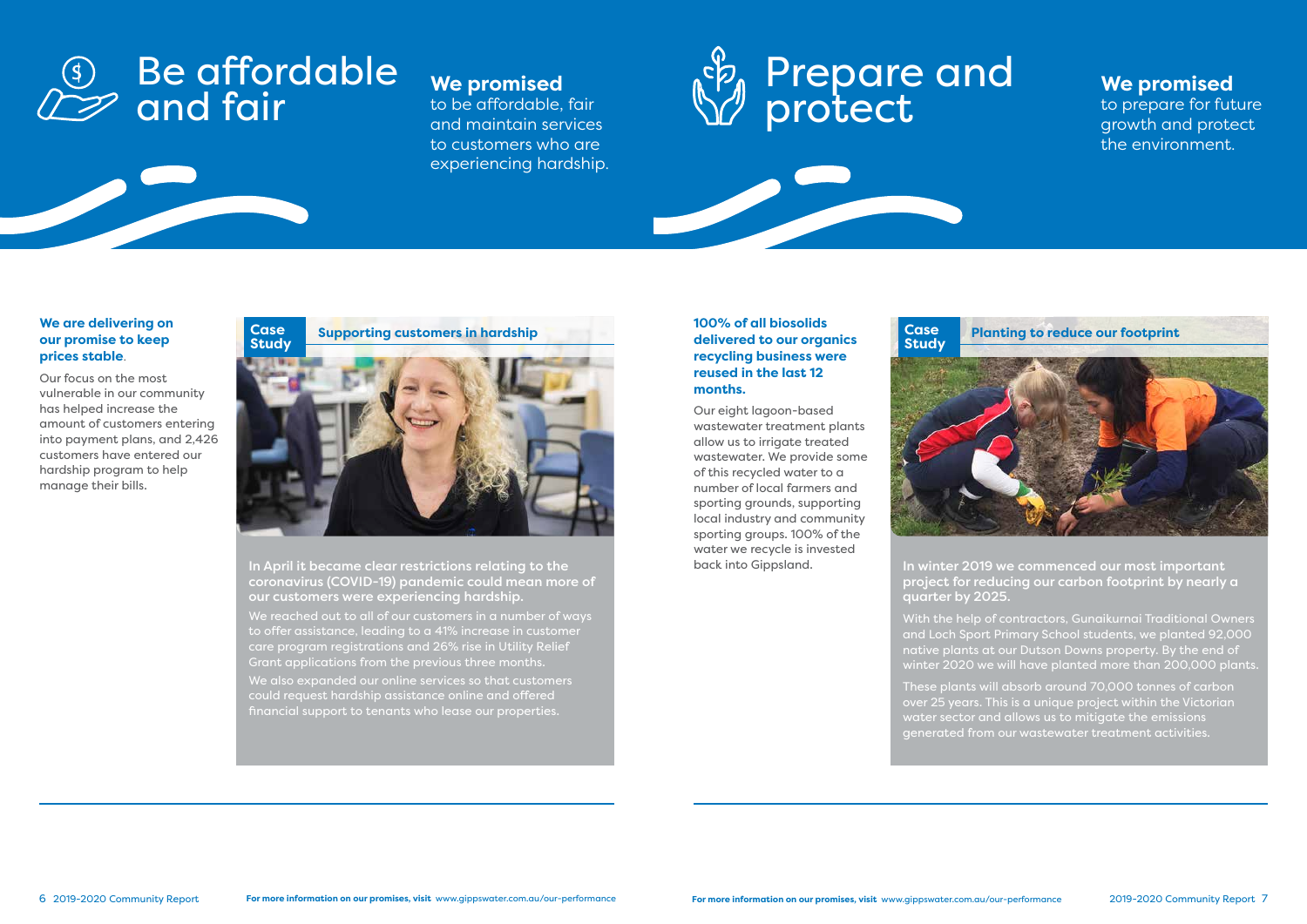**We promised** to spend at least **\$30,000 per year** on community benefit programs.

**We kept our promise** by continuing to provide financial and in-kind support for local community projects, partnering with like-minded groups and organisations to have more drinking fountains installed around the region, and supplying drink bottles to schools and community groups.



We partnered with the Latrobe Health Assembly and local businesses to provide Latrobe Valley residents better access to tap water when they're out and about.

Community members could fill their drink bottle up for free anywhere they saw a blue 'free drinking water available here' sticker in a participating business's window.

More than 100 businesses across Latrobe City signed up and were provided with drink dispensers, offering shoppers an alternative to sugary drinks or bottled water.

Our three pop-up events to promote the project were well-attended and we'relooking forward to continuing with this project, informed by our goal to promote tap water as the drink of choice.



We helped seven community groups bring water, environment and wellbeing-related projects to life through our Community Support Program

this year.

We provided funding to Sale Rotary Club, Maffra Secondary College, Rosedale Primary School, and Thorpdale and District Bowling Club for projects such as installing water tanks and irrigation watering systems to help students harvest food and learn about the importance of water.

We also provided permanent drinking fountains to be installed at Boolarra Recreation Reserve, Yinnar Recreation Reserve and Kurnai College in Churchill, giving community members more places to rehydrate.

# **Case**





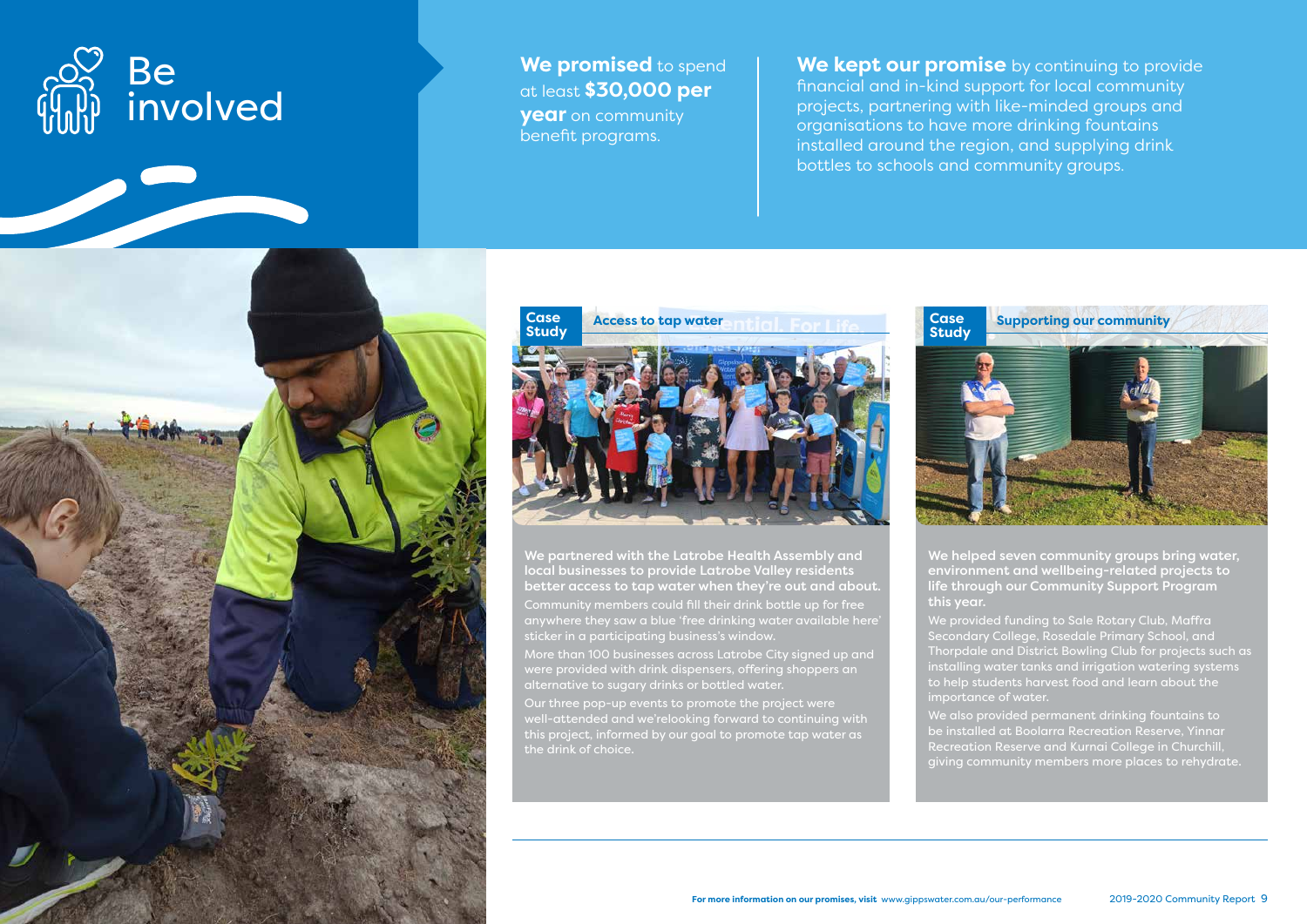We invested more than **\$51.6M** into capital



# **Other** achievements





to **donate 17** drinking fountains for installation at key locations across our service area.

We achieved a **positive shift** towards more constructive behaviours and attitudes in our organisation-wide survey.

These fountains, along with the three donated through our Community Support Program, are helping us to increase the community's access to tap water. We're already working with councils to install even more drinking fountains in the coming year.





We partnered with local councils to donate 14 drinking fountains for installation across our service area to  $\epsilon$ eep the community hydrated.  $\epsilon$  as a such as  $\epsilon$  as  $\epsilon$ 

Drinking fountains were installed at Ted Summerton Reserve in Moe, the Traralgon Sports Stadium, Bellbird Park's off-leash dog area in Drouin, with fountains set to be installed at Sale mall, Sale Botanic Gardens, Maffra Skate Park and Brooker Park in Warragul later in 2020.

We know that with  $\alpha$  great culture, we can achieve great things for our community.

# **our network**

While some scheduling changes have been made, all of our top 10 capital works projects remain on track for completion in the five year pricing period. All changes to timing have been made with a view to achieving better value for money for our customers or enable other more time-critical projects to be brought forward.

### **Areas for improvement**

Almost all of our unplanned outages resulted in water being restored within five hours, however, one event in May took longer due to the complexities of the job being in a high traffic area.

We fell short of our target to have no planned interruptions going over advised times. Five planned interruptions were completed with quality results, but took longer to complete than we expected due to the location of the asset being obstructed or difficult to get

to, or the special techniques, materials and parts required to complete the repair.

In February, we issued a precautionary boil water alert to our customers in Moe and surrounds because their water did not meet safe drinking water standards.

This came after a wet weather event that caused an issue at our Moe Water Treatment Plant. We're strenathening the protections we have in place to prevent this kind of incident from happening again.

We promised, in the event of a boil water alert, that we'd donate \$5,000 to the affected community. We will be reaching out to affected communities for their input on how this \$5,000 might be best spent across the impacted area.

- That's why we were so pleased to achieve a positive shift towards more constructive behaviours and attitudes in our employee survey, conducted in October.
- These positive Organisational Culture Inventory survey results
- are thanks to clear strategy, strong leadership and
- improvements across the organisation.

**Case**